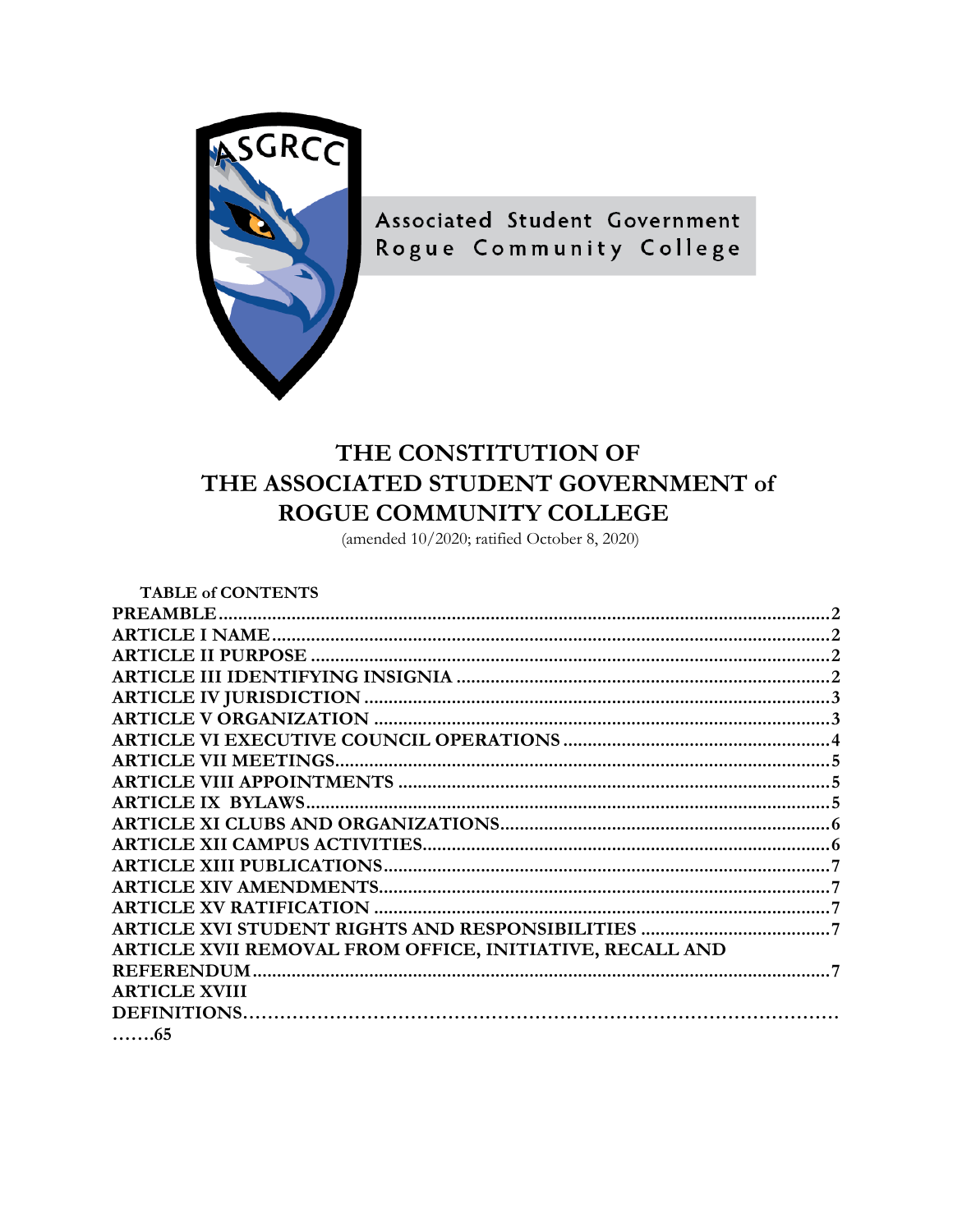## **THE CONSTITUTION OF THE ASSOCIATED STUDENT GOVERNMENT of ROGUE COMMUNITY COLLEGE**

(amended 10/2020; ratified October 8, 2020)

## <span id="page-1-0"></span>**PREAMBLE**

social, and cultural welfare, and deeming it necessary to guarantee student equality; Whereas, the students of Rogue Community College, being vitally interested in managing our own educational,

highest levels of this institution; Whereas, provision must be made and ensured that responsible representation of the student occurs at the

Whereas, we revere Rogue Community College and desire that it be reputed in high esteem;

Be it known, therefore, that we the Associated Student Government of Rogue Community College, in order to provide an organization of representation and self-governance, do hereby ordain, establish and submit this Constitution.

## <span id="page-1-1"></span>**ARTICLE INAME**

The name of this organization shall be the Associated Student Government of Rogue Community College. It shall be abbreviated as ASGRCC.

## <span id="page-1-2"></span>**ARTICLE II PURPOSE**

The purpose of the ASGRCC is to:

- Strengthen and maintain a sound academic environment;
- Provide a compassionate and safe environment that views all individuals and ideas fairly.
- Provide student representation to the administration and the community;
- Create the opportunity for the development of character and leadership skills;
- Provide programs for the social and cultural enrichment of students.
- Promote inclusivity and diversity.
- Provide students with a self-governing structure.

# <span id="page-1-3"></span>**ARTICLE III IDENTIFYING INSIGNIA Section 1.0 Colors**

The official colors of the ASGRCC shall be royal blue and green.

### **Section 2.0 Mascot**

The official mascot of the ASGRCC shall be the Osprey.

### **Section 3.0 Seal**

 Council. The official seal of the ASGRCC shall be the Osprey, as depicted in either of the accepted formats noted below, or any variance as approved by the RCC Marketing Department and District Student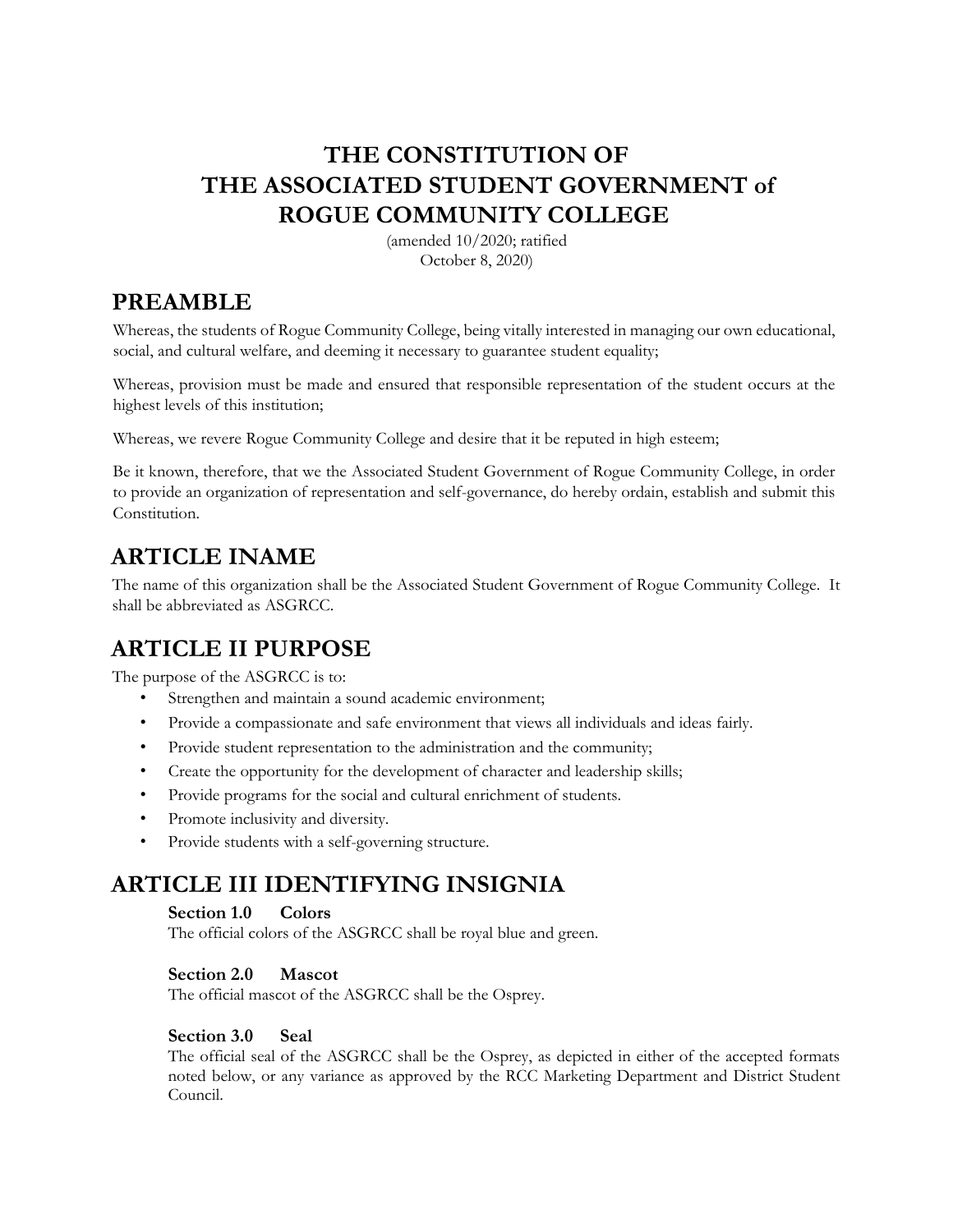

Associated Student Government Rogue Community College

or





## <span id="page-2-0"></span>**ARTICLE IV JURISDICTION**

#### **Section 1.0 Charter**

 College and the Rogue Community College Board of Education. The ASGRCC is self-chartered since 1971. A formal charter was ratified in 1989. The scope and authority for the ASGRCC shall be derived from and granted by the President of Rogue Community

#### **Section 2.0 Responsibility**

All student clubs and organizations, for the interest or activity of the ASGRCC, are responsible to ASGRCC and the Institution for their behavior and conduct and shall be required to obtain a charter from the Executive Council of ASGRCC.

## <span id="page-2-1"></span> **ARTICLE V ORGANIZATION**

#### **Section 1.0 Membership**

 The Student Body shall consist of all students taking one or more credits at Rogue Community College or currently enrolled in ABE/GED/ESL courses.

#### Section 2.0 **Governing Body**

#### **Section 2.1**

 The ASGRCC shall establish a District Student Council comprised of each campus, that College. governs the overall operation of the student governance functions at Rogue Community

#### **Section 2.2**

 ASGRCC. These Executive Councils will consist of the following: There shall be Executive Councils that shall be empowered to transact business for the

### **Section 2.2.a**

Non-voting membership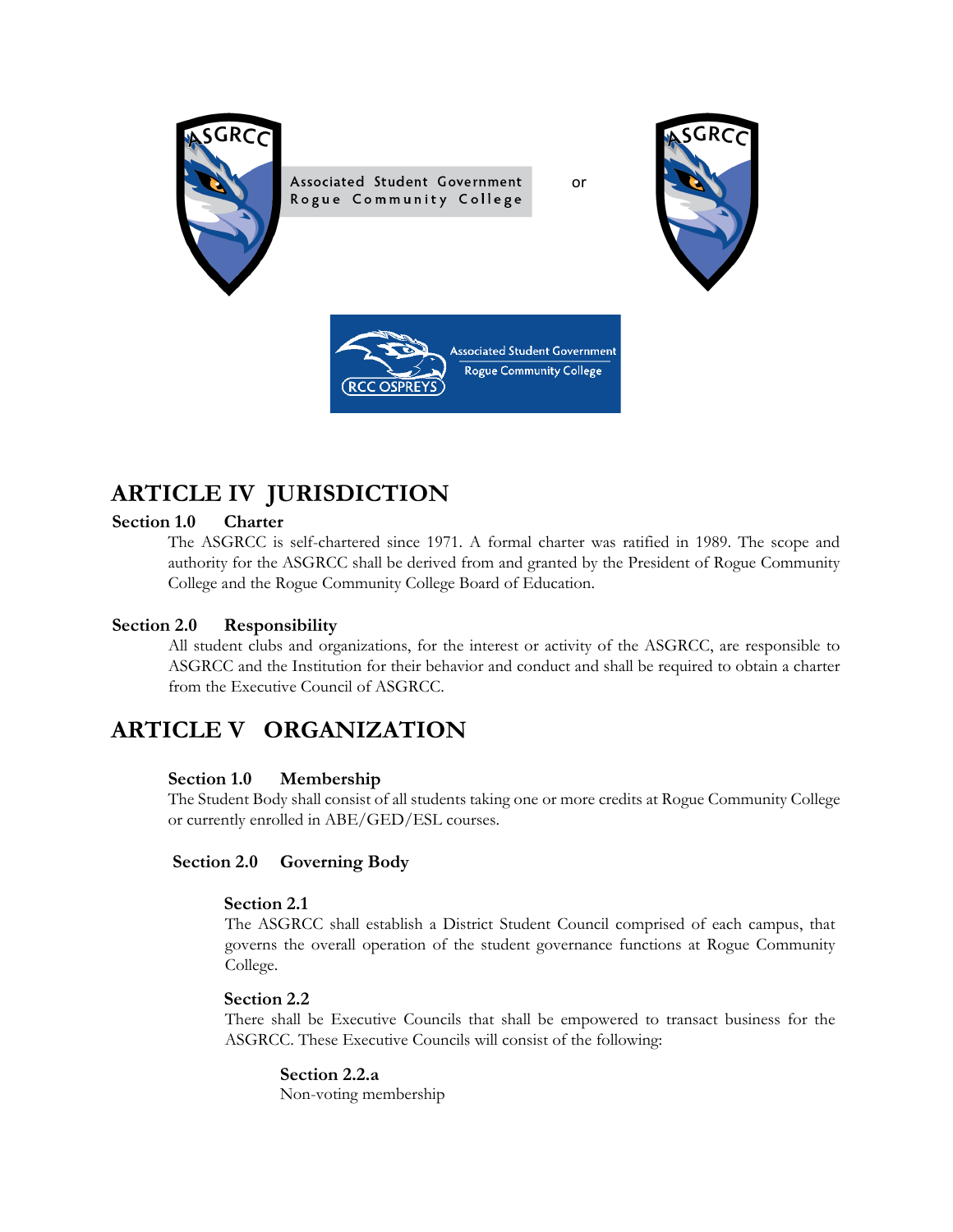EXECUTIVE COUNCIL STUDENT BODY PRESIDENT who votes on issues only in the event of a tie vote.

#### **Section 2.2.b**

 Voting membership of the Executive Council: \* VICE-PRESIDENT DIRECTOR OF ACTIVITIES DIRECTOR OF CLUBS AND ORGANIZATIONS

EXECUTIVE SECRETARY

STUDENT RESOURCE COORDINATOR DIRECTOR OF PUBLICITY AND MEDIA

DIVERSITY COORDINATOR

#### **Section 2.2c\***

Each executive council reserves the right to fill and/or change the job

descriptions based upon virtual and individual campus needs.

#### **Section 2.2.d**

The Executive Councils may also include ad hoc positions that may be voting or non-voting in nature. These positions may be added to the Executive Council in accordance with the Bylaws.

#### **Section 3.0 Executive Council Qualifications and Responsibilities**

Appointed members of the ASGRCC must meet all qualifications and fulfill all responsibilities as specified in the ASGRCC Bylaws.

#### **Section 4.0 Remuneration**

Remuneration for Executive Council members and representatives shall be outlined in the Bylaws.

## <span id="page-3-0"></span>**ARTICLE VI EXECUTIVE COUNCIL OPERATIONS**

#### **Section 1.0 Judicial, Administrative and Legislative**

#### **Section 1.1**

by members of the ASGRCC shall be addressed by the ASGRCC Advisors and the Director. Director, a Judicial Review Board shall be convened as outlined in the **Bylaws** of this Judicial interpretation of the Constitution, and/or questions regarding procedural compliance In the event there is a conflict between executive council students and the advisors and/or Constitution.

#### **Section 1.2**

 members of the Executive Council for action and implementation. The Judicial Review Board shall submit investigative conclusions and recommendations to

#### **Section 1.3**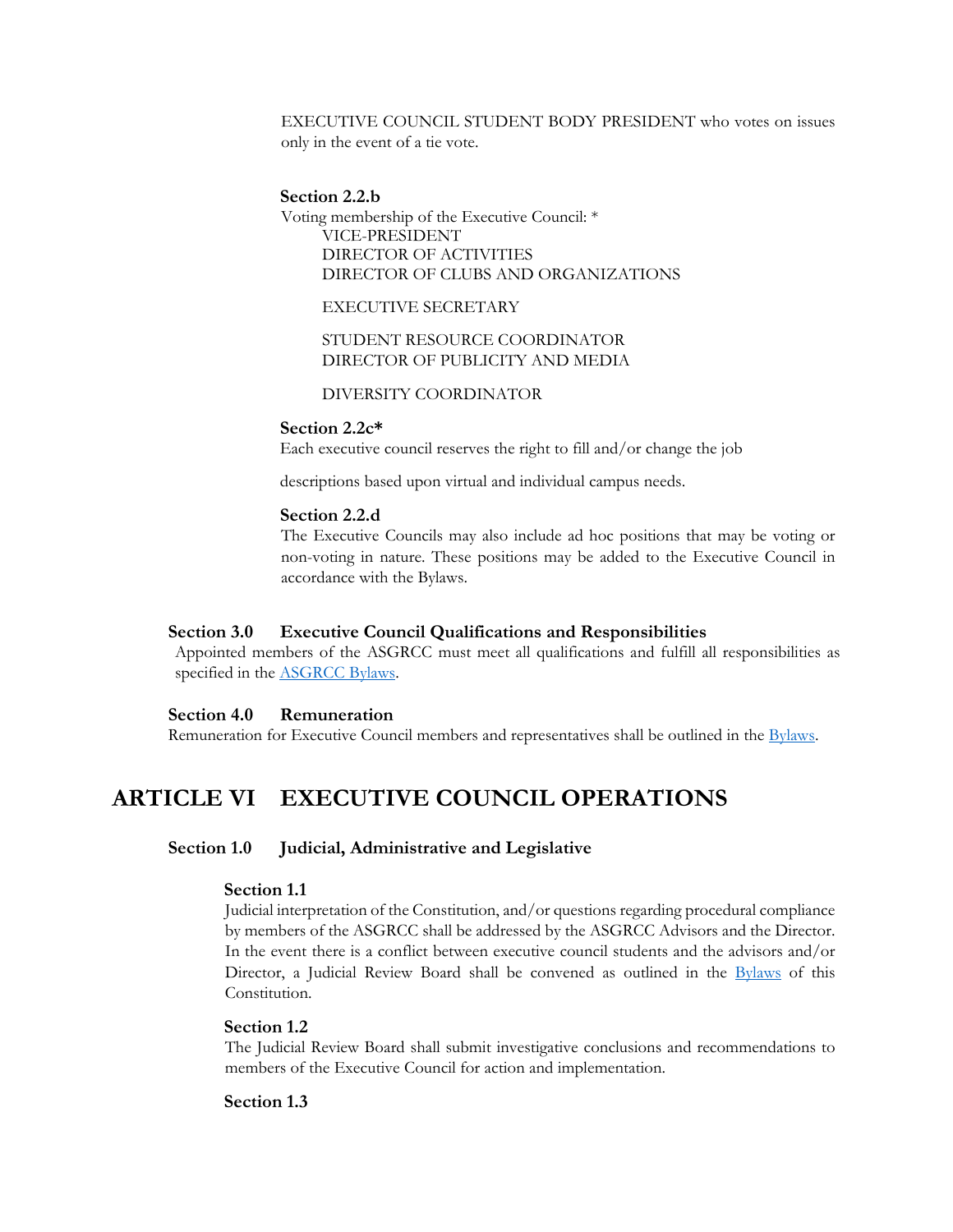Legislation may be initiated by any Executive Council member or by a member of the student body with a petition consisting of at least 50 Student Body signatures.

#### **Section 2.0**

Members of the ASGRCC Executive Council shall not be allowed to vote by proxy.

## <span id="page-4-0"></span> **ARTICLE VII MEETINGS**

#### **Section 1.0 Regular Meetings**

There shall be consistent meetings of the ASGRCC Executive Council(s) as outlined in the Bylaws of this Constitution.

#### **Section 2.0 Rules of Conduct**

All official Executive Council meetings will be run by parliamentary procedure and/or consensus.

#### **Section 3.0 Quorum**

 business of the Association. Executive Council meetings that do not meet quorum shall meet for There shall be a quorum to conduct regular ASGRCC Executive Council meetings or any official informational purposes only and shall not conduct official business.

In the event there are a limited number of members of the team, the active quorum will consist of the acting members.

#### **Section 3.1**

A quorum shall consist of a simple majority of the voting Executive Council Membership.

## <span id="page-4-1"></span>**ARTICLE VIII Appointments**

There shall be appointments for officers and representatives as outlined in the Bylaws of this Constitution.

### <span id="page-4-2"></span>**ARTICLE IX BYLAWS**

#### **Section 1.0 Bylaw Articles**

There shall be Bylaws to this Constitution which shall correspond Article by Article to this Constitution.

#### **Section 2.0 Bylaw Requirements**

The Bylaws shall meet the following requirements:

#### **Section 2.1**

Bylaws must be in writing.

#### **Section 2.2**

Bylaws must be attached to the Constitution.

#### **Section 2.3**

Bylaws must be ratified by two-thirds of the voting District Student Council.

**Section 2.4**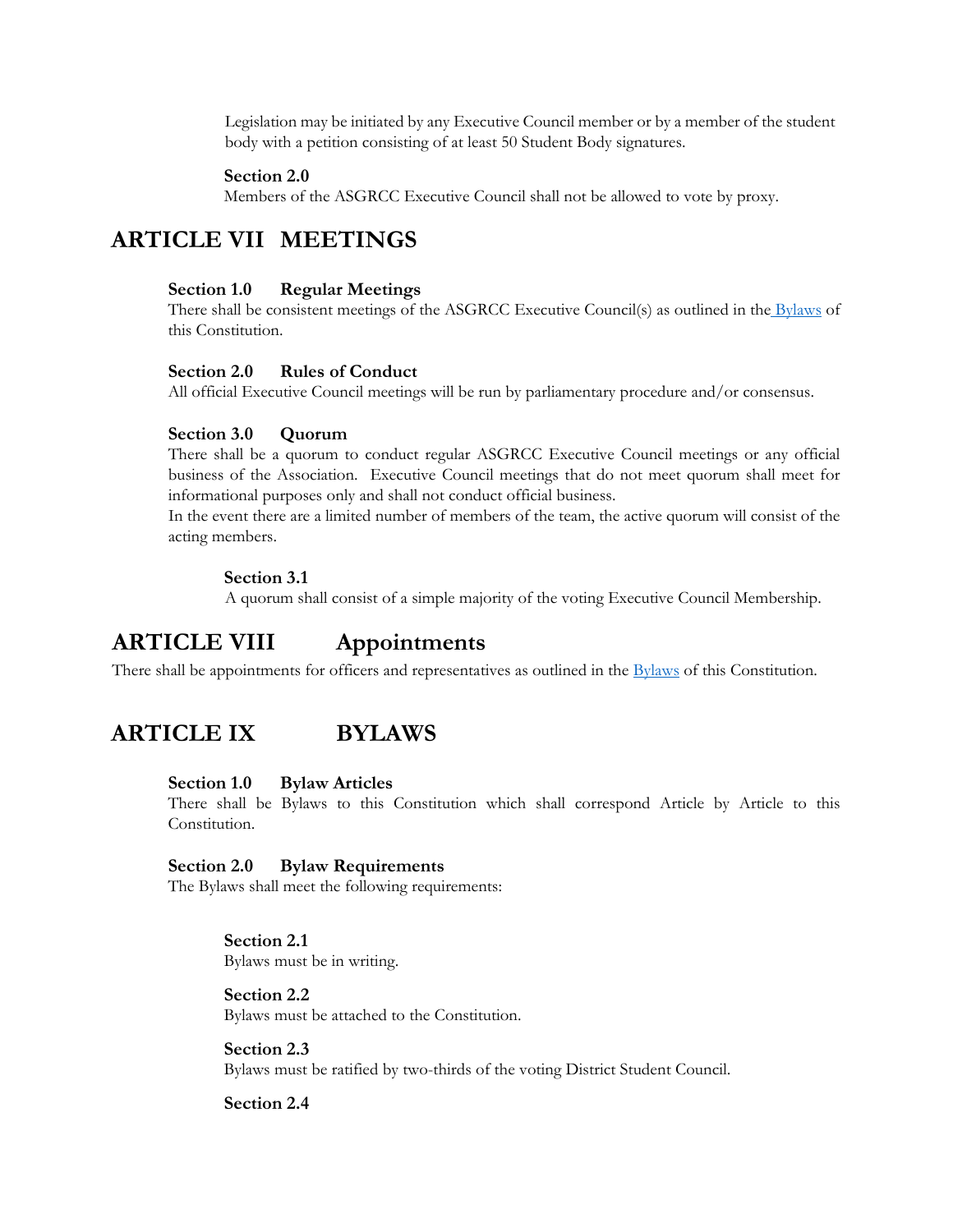Bylaws must be published and posted at the time of approval

#### **Section 3.0 Revisions and Amendments**

Bylaws can only be reviewed and revised annually, during District Student Council. Changes to the Bylaws may be proposed by a two-thirds vote of either Executive Council. Said changes must be approved by a two-thirds vote of the District Student Council membership.

#### **Section 4.0 Interpretation**

 Bylaws cannot change the specific intent of the ASGRCC Constitution. The interpretation of any between executive council students and the advisors and/or Director, a Judicial Review board shall be Bylaw(s) in question shall be made ASGRCC Advisors and the Director. In the event there is a conflict convened as outlined in Article VI, Section 1.0

#### **Section 5.0 Purpose of the Bylaws**

The purpose of the Bylaws is to provide a guideline for the detailed interpretation and administration of the ASGRCC Constitution.

#### **Section 6.0 Compliance**

Failure to comply with the Bylaws shall be interpreted as failure to comply with the Constitution.

## **ARTICLE X FINANCE**

#### **Section 1.0 Budget Recommendations**

Each individual Executive Council of the ASGRCC shall make recommendations for the use of funds as designated by the Board of Education.

#### **Section 2.0 Student Fees**

 Student fees are assessed by the RCC Board of Education and operating funds are made available to the ASGRCC by the RCC Budget and Finance Office.

## <span id="page-5-0"></span>**ARTICLE XI CLUBS AND ORGANIZATIONS**

#### **Section 1.0 Membership**

 at Rogue Community College. Membership is open to community members and may not be limited extend ex-officio or guest membership status to RCC faculty/staff members. Club and Organization leadership and officers shall consist of those students who are officially enrolled based upon race, color, religion, ethnicity, use of native language, national origin, sex, sexual orientation, gender identity, marital status, veteran status, disability, age, pregnancy or any other status protected under applicable federal, state or local laws. Clubs and Organizations reserve the right to

#### **Section 2.0 Recognition**

 Official recognition shall be granted to all clubs and organizations meeting the requirements as stated in the Bylaws.

## <span id="page-5-1"></span>**ARTICLE XII CAMPUS/VIRTUAL ACTIVITIES**

**Section 1.0 Provision of Activities**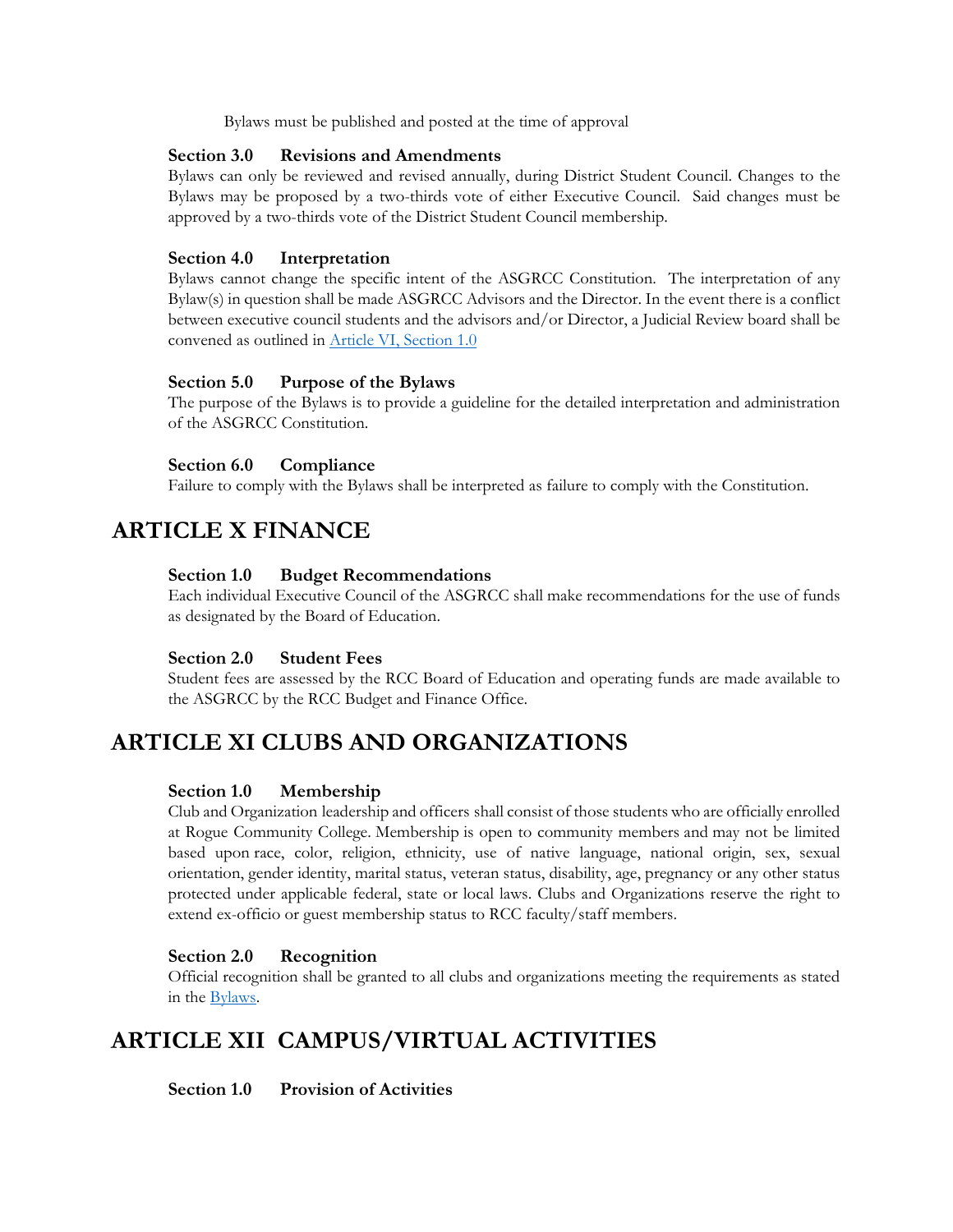The ASGRCC Executive Councils shall provide campus/virtual activities in accordance with the established purpose of ASGRCC.

#### **Section 2.0 Activity Guidelines**

 The ASGRCC Executive Councils will follow current Board of Education approved RCC policies and procedures regarding the planning and implementation of campus/virtual activities.

#### **Section 3.0 Activity Requirements**

 The ASGRCC Executive Councils will follow all activity requirements as outlined by the ASGRCC advisors and the executive councils in accordance with RCC policy and procedures.

## <span id="page-6-0"></span>**ARTICLE XIII PUBLICATIONS**

Student media shall be governed by the RCC Student Rights, Freedoms, and Responsibilities Policy [\(AP-5999\)](https://web.roguecc.edu/sites/web.roguecc.edu/files/Sites/BoardPolicies/pdf/chapter5/AP-5999_StudentRightsFreedomsResponsibilities.pdf), as published by Rogue Community College.

## <span id="page-6-1"></span>**ARTICLE XIV AMENDMENTS**

#### **Section 1.0 Origin of Amendments**

 Amendments to the Constitution or Bylaws may originate from Executive Council members or a member of the student body with a petition of 50 Student Body signatures.

#### **Section 2.0 Passage/Constitution**

Passage of amendments to the Constitution shall by 2/3 majority of the votes cast by the District Student Council.

#### **Section 3.0 Passage/Bylaws**

Recommendations regarding amendments to the Bylaws shall be discussed and introduced by the District Student Council student members. Proposed amendments shall be brought before the District Student Council and shall then be voted on at the next regularly scheduled meeting of the ASGRCC District Student Council. Passage of amendments to the Bylaws shall be by 2/3 majority of the votes cast by the District Student Council.

## <span id="page-6-2"></span>**ARTICLE XV RATIFICATION**

The Constitution shall take effect when it has been passed by a two-thirds vote of the District Student Council and has been ratified by a 2/3 majority of the votes cast by members of the ASGRCC.

## <span id="page-6-3"></span>**ARTICLE XVI STUDENT RIGHTS AND RESPONSIBILITIES**

The ASGRCC shall have a Rights and Responsibilities Statement in the Bylaws of this Constitution.

## <span id="page-6-4"></span>**ARTICLE XVII REMOVAL FROM OFFICE, INITIATIVE, RECALL AND REFERENDUM**

#### **Section 1.0 Removal from Office**

Executive Council members may be removed from office due to acts of misfeasance, malfeasance, nonfeasance, or failure to remain in good academic standing or in compliance with the RCC student code of conduct. Executive Council members accused of acts of misfeasance, malfeasance or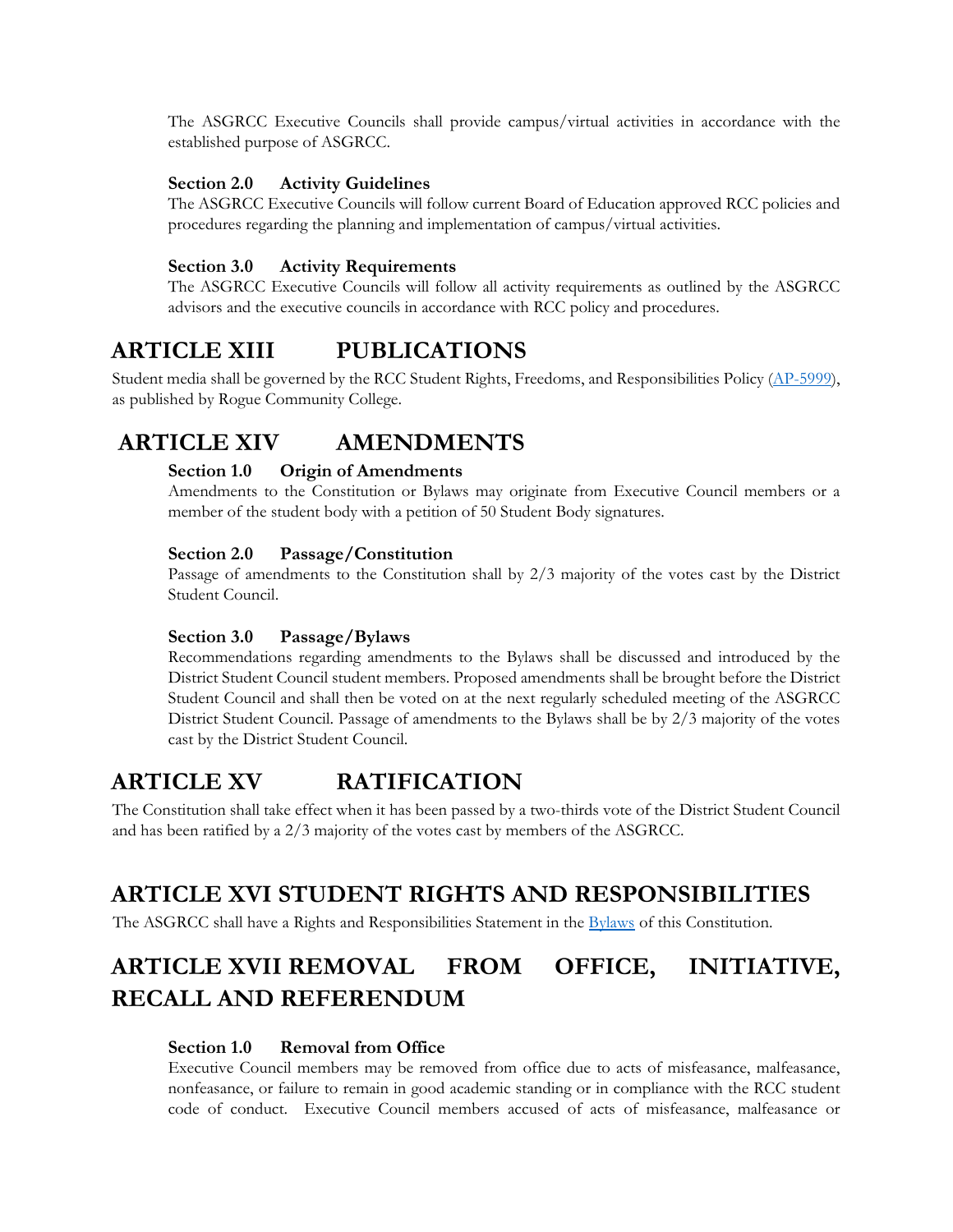nonfeasance and/or failing to comply with the student [Code of Conduct](https://web.roguecc.edu/board-policies/ap-5500-standards-student-conduct) shall be provided with due process recourse in accordance with the Bylaws and Standard Operating Procedures manual of the ASGRCC.

#### **Section 2.0 Recall**

specifications listed within the **Bylaws** and **Standard Operating Procedures manual**. The matter of recall With just cause, the students of Rogue Community College may initiate recall procedures against any members of the ASGRCC Executive Council. The process for recall is subject to terms and shall be referred to the Executive Council's Judiciary Committee upon the submission of a petition of recall with 50 Student Body signatures.

#### **Section 2.1**

Any member of the Executive Council may be recalled. A petition of recall shall be submitted to the ASGRCC Executive Secretary. The Executive Secretary will convene the Judiciary Committee and report the Judiciary Committee's recommendation to the Executive Council. If the Executive Secretary is the subject of the recall or there is no executive secretary, the petition will be submitted to the Student Body President, and that officer shall refer the petition to the Judiciary Committee and report its recommendation to the Executive Council.

#### **Section 2.2**

 shall, by a two-thirds majority vote, move the matter of recall to a vote of the ASGRCC Board will be the final decision. After consideration of the Judiciary Committee recommendation, the Executive Council, Executive Council. In the event that the executive council does not meet quorum, or there is more than one executive council member up for recall, the decision of the Judiciary Review

#### **Section 2.3**

An Executive Council member shall be officially recalled by a two-thirds majority of the votes cast by vote of the ASGRCC Executive Council, per respective campus.

#### **Section 3.0 Vacancies**

 eligible for prorated benefits of membership. The appointee shall serve the remaining term of office until the regularly scheduled transition for that office is held. In the event of vacancies, the Executive Council President will call for nominations of qualified applicants to fill vacancies on the Executive Council, with formal appointment by a two-thirds majority vote of the Executive Council. If the Executive Council President resigns, is removed, or is subject to recall, appointees will be nominated by a member of the Executive Council. During the initial term of appointment, the new member must meet all requirements of council membership, in order to be

#### Section 4.0 **Special Initiative**

 A petition containing a minimum of 50 signatures of the Student Body will be sufficient to warrant a special initiative, referendum, or recall. The petition will be handled in accordance with the Bylaws.

## **ARTICLE XVIII Definitions**